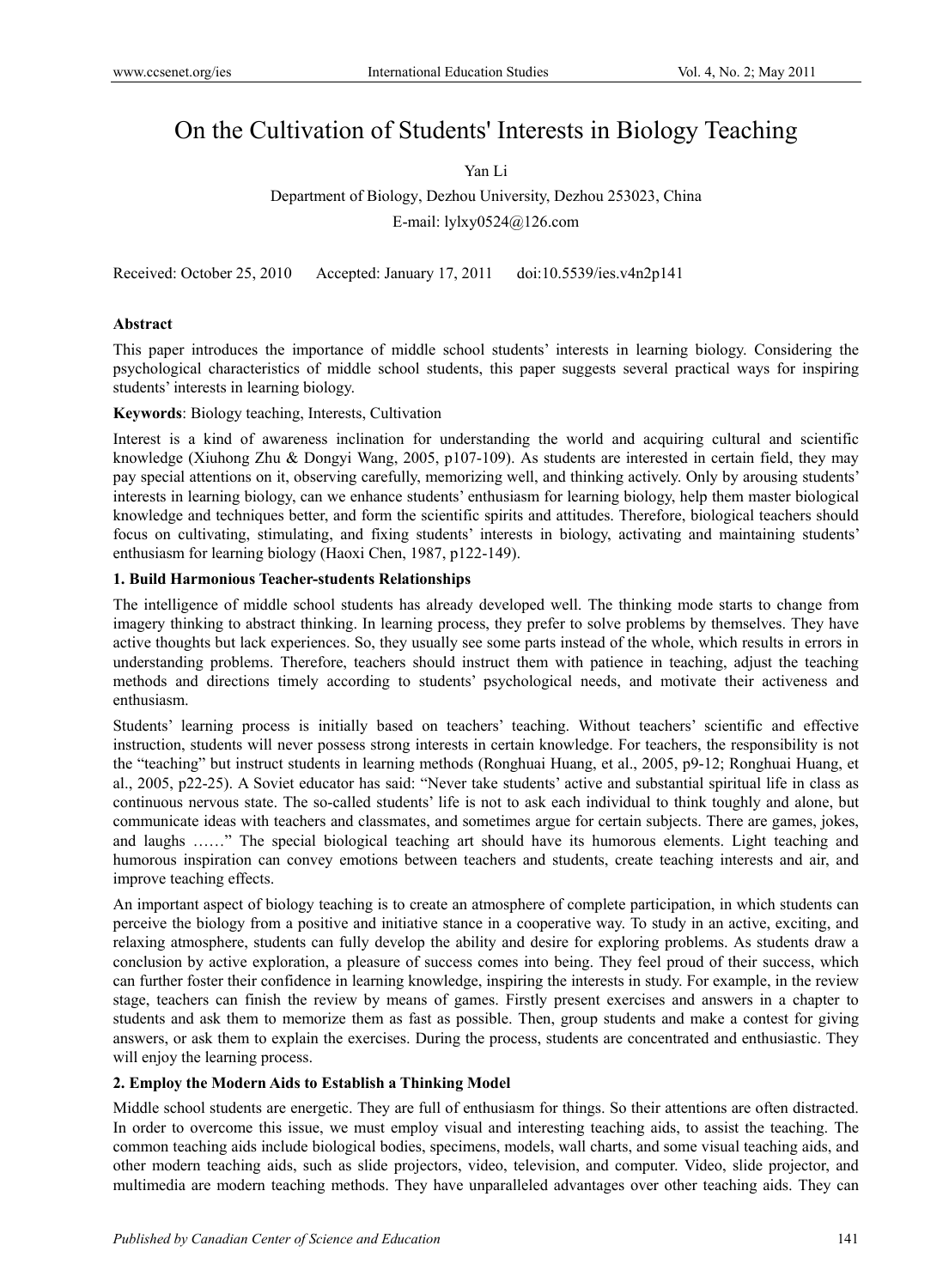display species and life process and phenomena which are maybe hard to observed, especially some dynamic process, in a short period, showing a rich and extensive biological world, and expanding students' recognition to the biosphere. By this way, students can quickly grasp the macro or micro abstract biological knowledge.

For instance, in teaching the "mitosis of cell proliferation" in High Middle School Biology, we can design the teaching process: introducing the course by showing the short screen "seed germination  $\rightarrow$  growth  $\rightarrow$  flower and fruit" with video; analyze the characteristics of every stage in the mitosis process with slide projector; demonstrate the changes of chromosome at every stage of mitosis process with video or multimedia; finally sum up the main changes of chromosome. Multimedia teaching aids can display vividly the knowledge that is maybe abstract and hard to understand. It can stimulate students' desire for knowledge effectively and make them participate in the whole teaching process actively. Practices prove that the modernization of teaching aids can catch students' attentions in class, especially the students who are easily distracted, so that students acquire knowledge from passive to active search for knowledge.

## **3. Guide Students' Interests in Learning Biology by other Interests and Hobbies**

For middle school students, although the interests tend to be stable, there is still great plasticity. We can use the common features of biology and other disciplines, in which students are interested, to attract students' interests. In middle school, students' self-awareness is clearer and the self-esteem and vanity are stronger. Teachers can help students show their strengths in class, what will arouse a strong self- confidence and pride in them. Students will put more passion into the study of biology.

Some students are not interested in biology but have other hobbies (such as literature or arts). Teachers can borrow these hobbies into biological teaching, stimulating students' interests from other aspect, and making them catch the fun in learning biology. In biology, some knowledge is abstract and difficult so that students show the minimum interests. Then, we can guide students to understand the biological concepts by means of old knowledge or other disciplinary concepts, such as Chinese poetry and quotations, what can inspire students' strong interests in learning the concepts effectively (Xiuhong Zhu & Dongyi Wang, 2005, p107-109).

For instance, in teaching the assimilation concept, we can quote a famous saying of Mr. Luxun: "Cattle eats grass and produces milk" to illustrate the point, together with a diagram: grass protein  $\rightarrow$  grass amino acids  $\rightarrow$  cattle amino acids  $\rightarrow$  cattle protein (such as milk). Then, students can get the essence of assimilation at a glance: turn external matters into own materials and save energies. Another instance: in practice, teachers can invite students with aesthetic specialties to draw wall chart or blackboard painting. In class teaching, teachers can use the mutual connection between biology and other disciplines to guide students to make knowledge transfer. By this way, students who are good at other specialties can participate in the biological teaching. As a result, teachers' special attentions will encourage students to generate the enthusiasm for study immediately, improving their interests in learning.

## **4. Build the Research-Learning Mode and Arouse the Exploring Desire**

Middle school students have very strong thirsts for knowledge and curiosity. They even show stronger interests in learning new knowledge and exploring desire. Most students like to ask questions and seek for answers eagerly. They feel confused about the questions without clear answers in daily life. Considering these characteristics of middle school students, teachers should teach students the methods for exploring problems. By means of asking questions and introducing materials, teachers can guide students to research on biological phenomenon in daily life, and help them to achieve success in learning, so that students can realize the fun of creative activities and enjoy the success.

For instance, in the experiment "extraction and separation of pigments from chloroplasts", we can try the exploration study mode. Through experiments, students can take the initiative to identify problems: it is difficult or impossible to extract pigments from green onions and sweet potato leaves, but why? Why do some vegetable leaves, such as lettuce and celery leaves, are green, but turn into black or brown after grinding (Zengyan Chen, 2002, p41)? To perform the exploration teaching, do not rush to tell students how to do and who do so, but should guide the students to design experiments by themselves, stimulate their desire for exploration, and train their thinking modes, to satisfy their strong thirsts for knowledge and enable them to experience the fun of seeking for success.

#### **5. Guide Students to Use the Scientific and Interesting Memory Methods**

Memory is often connected with learning interests directly. To learn the interesting knowledge will make it easy to memorize, and vice versa. For knowledge easy to be understood, students' enthusiasm will be greatly increased. To make students memorize the knowledge quickly and effectively turns to be one of main methods for inspiring students' interests in learning. For some knowledge, teachers can firstly explain them completely and then process